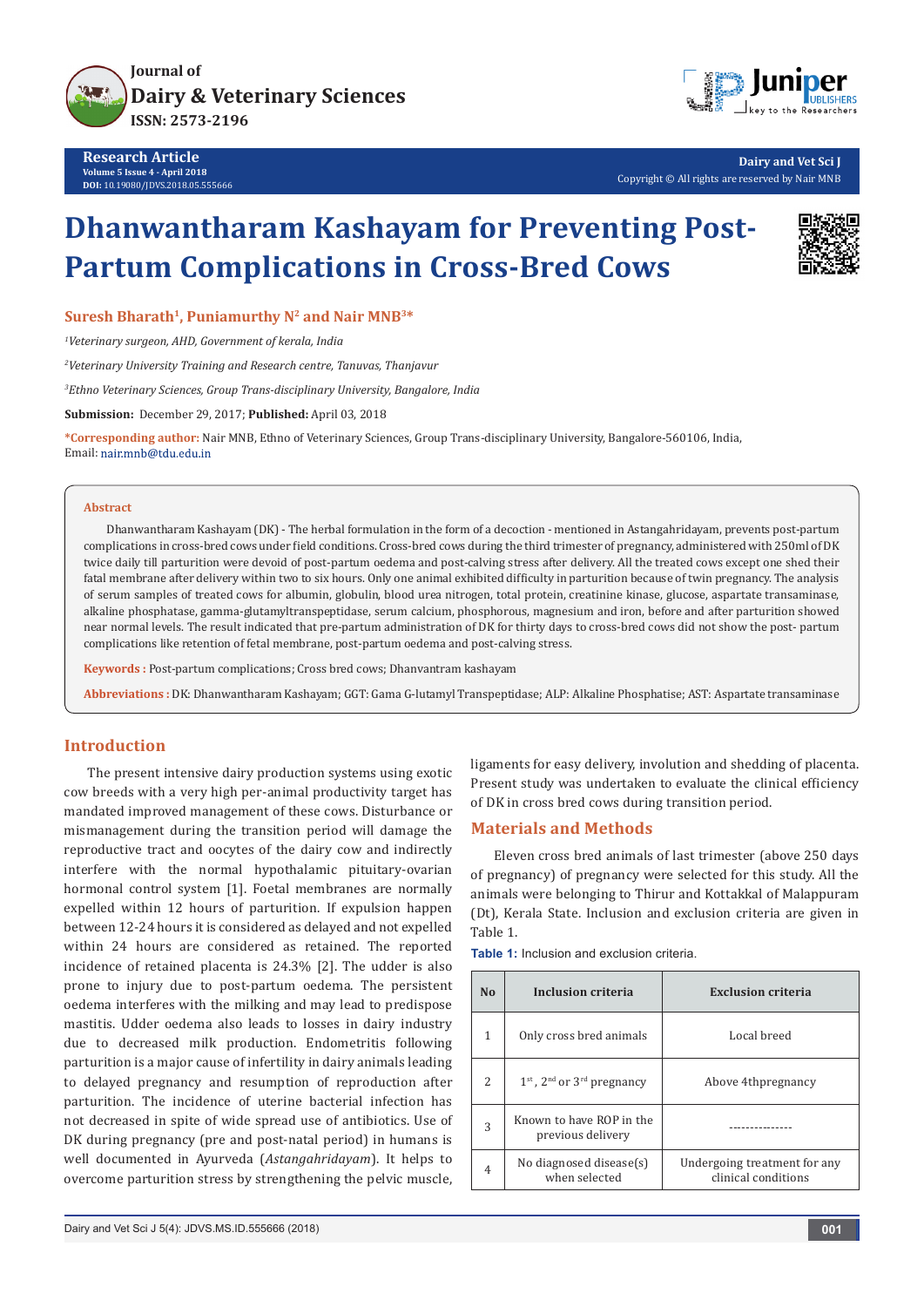#### **a. Treatment protocol**

The DK (Table 2) powder (375gms) was boiled with fifteen litres of water on moderate fire till it was reduced to 5 litres. 250ml of this decoction was administered twice daily to each cow orally by mixing it in the feed. The decoction was boiled every day to avoid contamination with microbes. After every 10 days new decoction is prepared. The treatment is continued for 30 days. Before administration of DK, serum analysis was conducted for GGT (Gamma Glutamyl-transpeptidase), ALP (AlkaLine Phosphatase), AST (ASpartate Transaminase), calcium, Magnesium, Phosphorus, Iron, Serum, albumin, Serum globulin, Total protein, Blood urea, Nitrogen, Glucose, Creatin kinase [3] and examined for presence of Pre-partum oedema in all animals. After calving, Serum analysis of the same animals was repeated as mentioned above. Presence of post-partum oedema, time taken for shedding of placenta and post calving stress (ie. staggering gait, anorexia, shock) were recorded.

| No             | Name of the Ingredient                                | <b>Local Name</b>                          | Quantity |
|----------------|-------------------------------------------------------|--------------------------------------------|----------|
| $\mathbf{1}$   | Acorus calamus L.<br>Vacha (Rhizome)                  |                                            | 0.04%    |
| $\overline{2}$ | Aegle marmelos (L.) Corrêa<br>Indian Bael             |                                            | 5.20%    |
| 3              | Anethum graveolens L.                                 | Soya (Dill) - (Anethum Sowa)               | 0.04%    |
| $\overline{4}$ | Aquilaria agallocha Roxb.                             | Agaru                                      | 0.04%    |
| 5              | Asparagus racemosus Willd.                            | Shatavari                                  | 0.04%    |
| 6              | Boerhavia diffusa L. nom. cons.                       | Punarnava                                  | 0.04%    |
| $\overline{7}$ | Cedrus deodara(Roxb.) G.Don                           | Devdaru (Deodar/ Himalayan<br>cedar        | 0.04%    |
| 8              | Cinnamomum tamala (Buch.-<br>Ham.) T.Nees & C.H.Eberm | Tejpata (Indian Bay Leaf)                  | 0.04%    |
| 9              | Cinnamomum zeylanicum Blume                           | Dalchini (Cinnamon)                        | 0.04%    |
| 10             | Desmodium gangeticum (L.) DC.                         | Shalaparni                                 | 5.20%    |
| 11             | Dolichos biflorus L                                   | Kulthi (Horse gram)                        | 5.20%    |
| 12             | Elettaria cardamomum (L.) Maton                       | Elaichi (Cardamom)                         | 0.04%    |
| 13             | Fritillaria roylei - Hook.f.                          | Kakoli                                     | 0.04%    |
| 14             | Glycyrrhiza glabraL                                   | Yashtimadhu (Licorice)                     | 0.04%    |
| 15             | Gmelina arborea Roxb.                                 | Gambhari (Beech wood/Kasmari)              | 5.20%    |
| 16             | Hemidesmus indicus (L.) R.Br.                         | Sariva                                     | 0.04%    |
| 17             | Hordeum vulgare L.                                    | Yava (Barley grain)                        | 5.20%    |
| 18             | Ichnocarpus frutescens (L.)<br>W.T.Aiton              | Kalidudhi (Kalanusari OR Black<br>Creeper) | 0.04%    |
| 19             | Lilium polyphyllum D.Don                              | KsheeraKakoli                              | 0.04%    |
| 20             | Microstylis muscifera (Lindl.) Ridl.                  | Rishabhaka                                 | 0.04%    |
| 21             | Microstylis wallichii Lindl.                          | Jeevak                                     | 0.04%    |
| 22             | olygonatum verticillatum (L.) All                     | Mahameda                                   |          |
| 23             | Oroxylum indicum(L.) Benth. ex<br>Kurz                | Shyonaka                                   | 5.20%    |
| 24             | Parmelia perlata Ach.                                 | Shaileyam                                  | 0.04%    |
| 25             | Phaseolus trilobus Ait.                               | Mudgaparni                                 |          |
| 26             | Phyllanthus emblicaL.                                 | Amla                                       |          |
| 27             | Polygonatum cirrhifolium (Wall.)<br>Royle             | Meda                                       | 0.04%    |
| 28             | Polygonum verticillatum Biroli ex<br>Colla            | Medaa, Whorled Solomon's Seal              | 0.04%    |
| 29             | Premna serratifolia L                                 | Agnimantha (Arani)                         | 5.20%    |
| 30             | Pterocarpus santalinus L.f.                           | LalChandan (Red Sandalwood)<br>0.04%       |          |
| 31             | Rock salt                                             | Sendha namak                               | 0.04%    |

**Table 2:** Dhanwantharam Kashayam Ingredients.

**How to cite this article:** Suresh B, Puniamurthy N, Nair MNB. Dhanwantharam Kashayam for Preventing Post-Partum Complications in Cross-Bred **COLUT A FOW TO CHE THIS AFTICIE:** Suresh B, Puniamurity N, Nail MNB. Driamvanthalam Nashi<br>Cows. Dairy and Vet Sci J. 2018; 5(4): 555666. DOI: <u>[10.19080/JDVS.2018.05.555666](http://dx.doi.org/10.19080/JDVS.2018.05.555666)</u>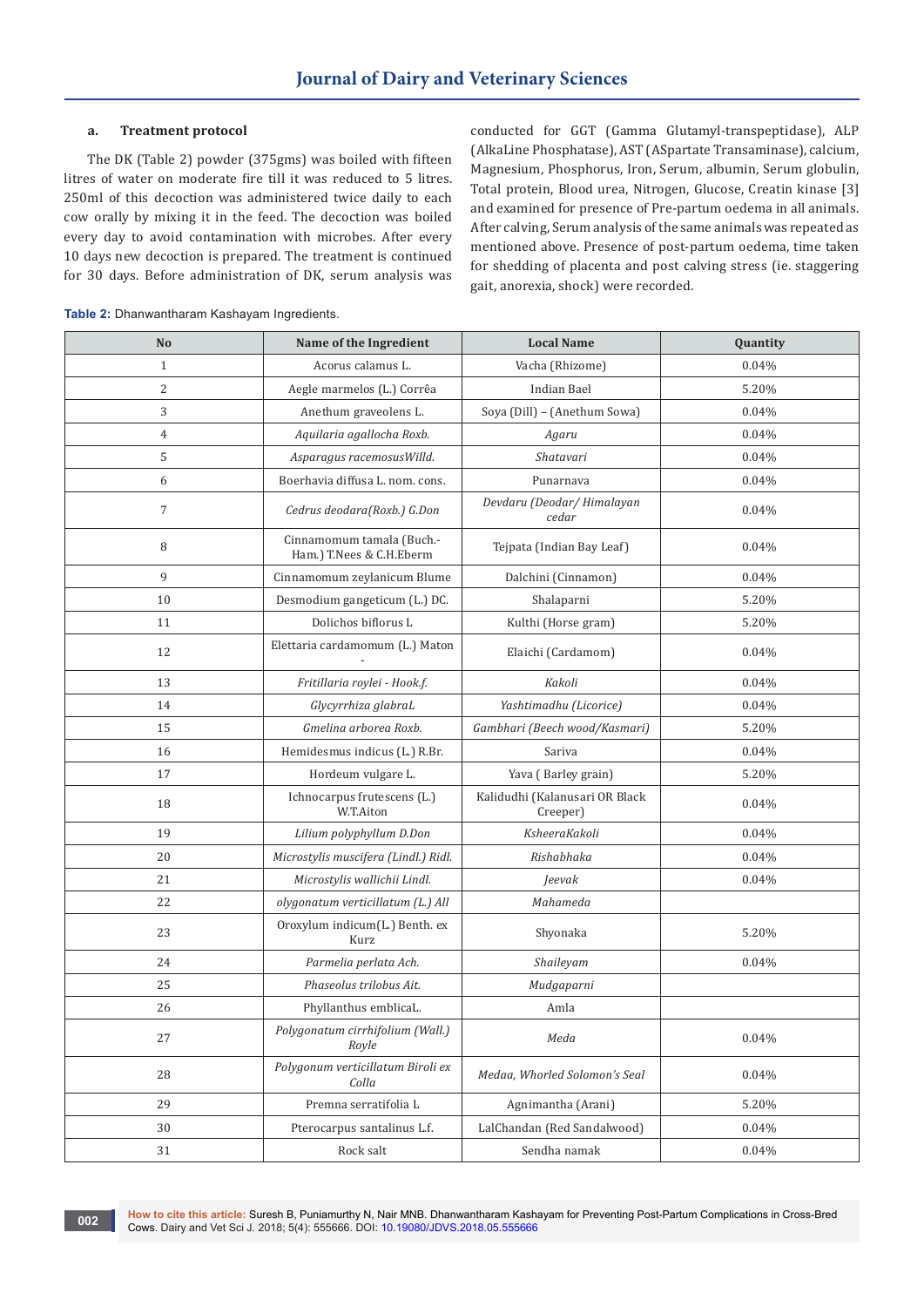| 32 | Rubia cordifolia L.                         | Manjistha                   | 0.04%  |
|----|---------------------------------------------|-----------------------------|--------|
| 33 | Saussurea lappa C.B Clarke                  | Kushta (Indian Costus Root) | 0.04%  |
| 34 | Sida cordifolia L.                          | Bala (Root)                 | 31.21% |
| 35 | Solanum indicum L. S. Ferox L. NoN<br>Ambig | Brihati (Indian Nightshade) | 5.20%  |
| 36 | Solanum surattense Burm. F.                 | Kantakari                   | 5.20%  |
| 37 | Stereosprmum sauvealens DC (S.<br>colais),  | Paatala                     | 5.20%  |
| 38 | Teramnus labialis (L.) Spreng.              | Mashaparni                  | 0.04%  |
| 39 | Terminalia bellirica (Gaertn.) Roxb.        | Bibhitaki                   | 0.04%  |
| 40 | Terminalia chebula Retz.                    | Haritaki                    | 0.04%  |
| 41 | Tribulus terrestris L.                      | Gokshura                    | 5.20%  |
| 42 | Uraria picta (Jacq.)DC.                     | Prishnaparni                | 5.20%  |
| 43 | Valeriana wallichii DC                      | Tagara                      | 0.04%  |
| 44 | Withania somnifera(L.) Dunal                | Ashwagandha                 | 0.04%  |
|    |                                             |                             |        |

## **Journal of Dairy and Veterinary Sciences**

## **Result and Discussion**

Serum profile of total protein, albumin, globulin, glucose, blood urea nitrogen, mineral profiles and liver enzymes were shown in Table 4. In cross bred animals, after delivery there is a drop in calcium level during early stage of lactation (8.19  $\pm$ 0.83mg/dl) than the normal healthy cows  $(11.21 \pm 0.19 \text{mg})$ dl). After delivery calcium level in blood is below 6.4mg/ dl (Hypocalcaemia) [4]. The reduced Ca++ levels could be a result of the impaired absorption of food metabolites from the gastrointestinal precursor, excessive losses through urine, production colostrums as it was much more drained in the colostrums during excessive milking and due to insufficient mobilization from the skeleton. As the stage of lactation progresses the serum calcium level attains desired level. Serum calcium has been reported to show a tendency to decrease shortly after calving. Moderate depression in the levels of phosphorus after delivery might be due to the necessity of it for the colostrums synthesis and enhanced carbohydrate metabolism.

All the animals treated with Dhanwantharam kashayam showed normal levels of blood calcium. Magnesium plays a vital role during the metabolism of carbohydrates, lipids, nucleic acids and proteins. Magnesium promotes vasodilatation and uterine relaxation. Medication of pregnant cows with DK during pregnancy showed significant maintenance of mineral status after delivery. It was observed that there is no drastic reduction in mineral status after delivery in the treated animals. A high Ca/Mg ratio was maintained before and after the delivery. This may be reason for normal calving procedure and lesser postpartum complications. Medicated cows showed normal calcium, magnesium and phosphorous levels in their blood indicating that drug helps to restore mineral imbalance after calving (Table 4).

A high Ca/Mg ratio has been experimentally shown to provoke vasospasm in certain blood vessels in vitro and is responsible for the spasm of umbilical and placental vasculature at the end of pregnancy. It is likely that the intake of magnesium supplement may help to reduce the incidence of dystocia. Medicating the cows with DK during pregnancy significantly reduces the time for shedding of foetal membranes after delivery and the time taken for shedding the placenta is two to six hours (Table 3). Out of the eleven cows studied, all of them except one shed their foetal membranes within two to six hours.

| Table 3: Details of the Animals selected for the Study before and after Treatment. |  |
|------------------------------------------------------------------------------------|--|
|------------------------------------------------------------------------------------|--|

| No.                      | <b>Type of Animal</b>  | Pre-Partum Oedema | <b>Dystocia</b> | <b>Placenta Shedding</b><br>Time | Post-Partum<br><b>Oedema</b> | <b>Post Calving</b><br><b>Stress</b> |
|--------------------------|------------------------|-------------------|-----------------|----------------------------------|------------------------------|--------------------------------------|
| $\mathbf{\mathbf{\bot}}$ | CB Heifer 2 1/2<br>yrs | $\ast$            | Nil             | 4hrs                             | $\ast$                       | Nil                                  |
| $\mathcal{L}$            | CBBS 6 yrs             | $\ast\ast$        | Nil             | 4hrs                             | $*$                          | Nil                                  |
| 3                        | $CB5$ yrs              | **                | Nil             | 4hrs                             | $\ast$                       | Nil                                  |
| $\overline{4}$           | CBJ 5yrs               | $\ast$            | Nil             | 6hrs                             | $\ast$                       | Nil                                  |
| 5                        | CB Hefier 3 yrs        | $\ast$            | Nil             | 4hrs                             | $\ast$                       | Nil                                  |
| 6                        | CB Heifer 2 yrs        | ***               | Nil             | 6hrs                             | $**$                         | Nil                                  |
| $\overline{7}$           | CB 5yrs                | **                | Nil             | 4hrs                             | **                           | Nil                                  |
| 8                        | CB Heifer 2.5 yrs      | ***               | Nil             | 4hrs                             | **                           | Nil                                  |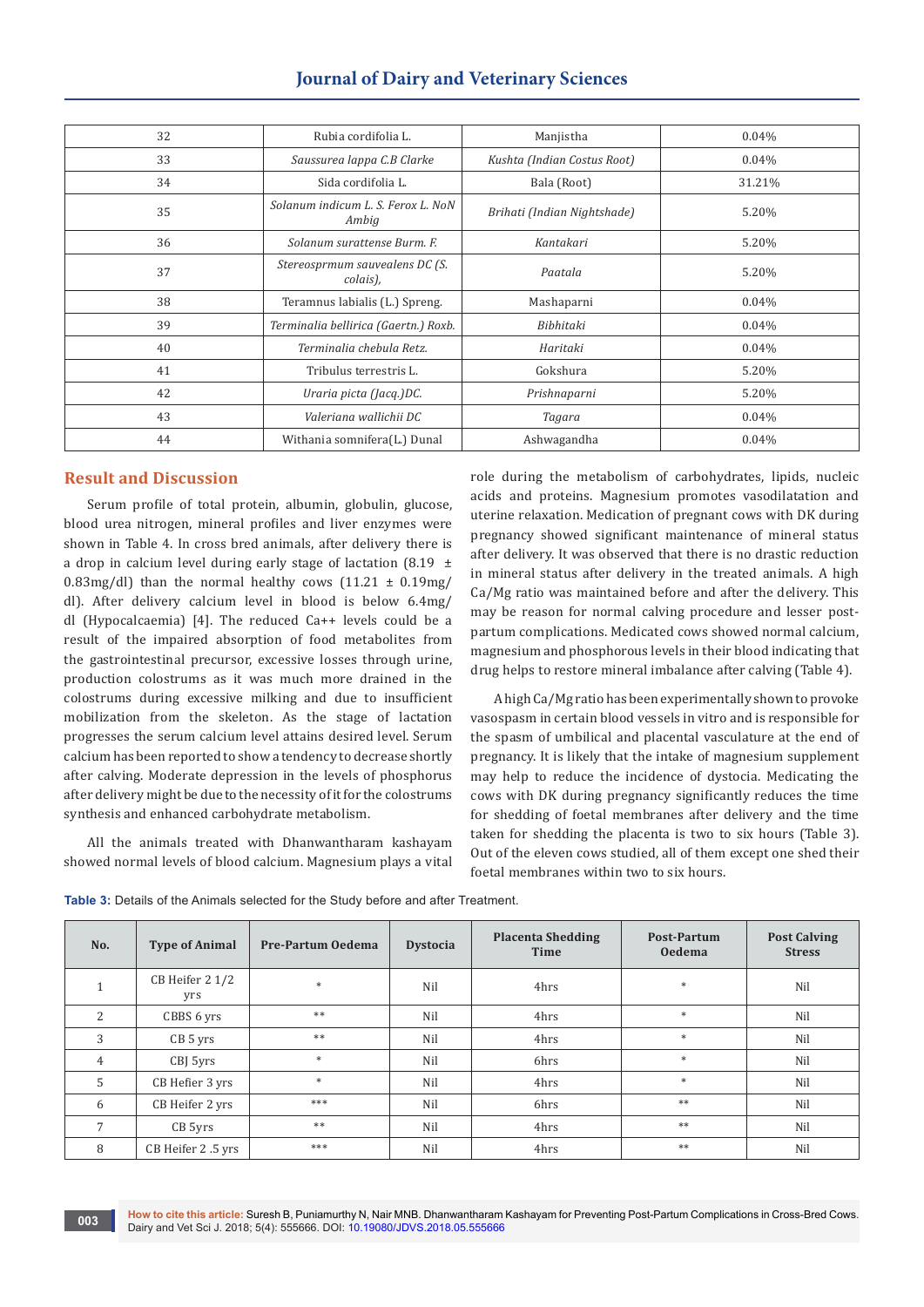|           | CB Heifer 3 yrs | ** | Nil | 4hrs | Nil |
|-----------|-----------------|----|-----|------|-----|
| 10        | $CBJ$ 5 yrs     |    | Nil | 3hrs | Nil |
| <b>++</b> | CBJ cow 6 yrs   |    | Nil | 2hrs | Nil |

Incidence of dystocia is common in cross bred animals. Reasons for this can be attributed to the inertia of uterine musculature during delivery. In both clinical studies and Ayurveda treatment, it has been proved that DK helps to regain uterine muscular tone and fastens uterine involution after delivery. DK is the drug of choice for regaining uterine muscular tone during parturition. It helps to overcome parturition stress by strengthening the pelvic muscles, ligaments, for easy delivery. Third stage labour, involution and shedding of foetal membrane were fastened by this medication. Ten out of the eleven cows showed normal and easy delivery. And one case of dystocia was observed due to twin pregnancy (Table 3). These animals showed markedly reduced stress levels after delivery and showed normal feeding, rumination and absence of lameness. Medication with Dhanwandharam Kashayam during pregnancy can effectively control pre and post-partum "oedema". Cows with post-partum oedema have reduced blood urea nitrogen level and increased total protein in their blood [5].

| Sl.no          | <b>Item</b>                   | Pregnant          | <b>After Calving</b><br>(Treated) |
|----------------|-------------------------------|-------------------|-----------------------------------|
| $\mathbf{1}$   | Albumin                       | $4.1 \pm 0.191$   | $3.88 \pm .101$                   |
| $\overline{2}$ | Globulin                      | $8.718 \pm 0.305$ | $3.70 \pm 0.35$                   |
| 3              | Total protein                 | $7.8 \pm 0.44$    | $7.5 \pm 0.313$                   |
| $\overline{4}$ | Glucose                       | $36 \pm 8.01$     | $26 \pm 3.19$                     |
| 5              | Creatin kinase                | $88.91 \pm 12.88$ | $180.60 \pm 48.12$                |
| 6              | Bun                           | $12.73 \pm 1.81$  | $10.6 \pm 1.42$                   |
| 7              | Alkaline phosphatase          | $85.36 \pm 10.25$ | $64.4 \pm 7.07$                   |
| 8              | Aspartate transeaminase       | $65.09 \pm 6.29$  | $81.1 \pm 9.02$                   |
| 9              | Gama glutamyl<br>transaminase | $24.73 \pm 4.92$  | $21.20 \pm 2.55$                  |
| 10             | Calcium                       | $8.96 \pm 0.19$   | $8.59 \pm 0.386$                  |
| 11             | Phosphorus                    | $8.027 \pm 0.582$ | $6.53 \pm 0.522$                  |
| 12             | Magnesium                     | $2.55 \pm 0.73$   | $2.91 \pm 0.20$                   |
| 13             | Iron                          | $74.09 \pm 10.50$ | $92.30 \pm 9.48$                  |

**Table 4:** Serum values of pregnant and treated calved cows.

The medicated cows the level of blood urea nitrogen and total protein were normal. Gama G-lutamyl Transpeptidase (GGT), AlkaLine Phosphatise (ALP) and Aspartate transaminase (AST) are estimated for assessing liver function status and their

normal range is 11-24 U/L, 14-38U/L, 78-132U/L respectively. After delivery post-partum stress may increase serum enzyme level, leading to lower liver function and may cause anorexia and decreased ruminal function. All the medicated animals showed normal ranges of serum enzyme level indicating normal liver function after delivery. They also showed normal feeding and rumination after calving. Uterine inertia, increased globulin, albumin-globulin ratio and increased total protein in blood after delivery are suggestive of endometritis leading to repeat breeding. Serum albumin, globulin and total protein are also estimated at third trimester of pregnancy, and are again estimated immediately after calving (Table 4).

 All the eleven animals showed normal ranges of Serum albumin, globulin and proteins in their blood. Repeat breeding leads to increase inter calving period and may cause economic loss in dairy farming. During pregnancy supplementation with DK showed significantly improved uterine tone after delivery and blood parameters of albumin, globulin and total protein. Hence, incidence of endometritis is reduced after calving. This study of supplementation with Dhanwandharam Kashayam indicated control of post-partum complications. A study using larger number of cows is needed for detailed understanding of the effect of DK in reducing the post-partum complication in cattle.

### **References**

- 1. [Senthilkumar V, Mohamed Safiullah A, Kathiravan G, Subramanian](http://scientific.cloud-journals.com/index.php/IJAVST/article/view/Sci-137)  [M, et al. \(2013\) Economic Analysis of Metabolic Diseases in Bovines:](http://scientific.cloud-journals.com/index.php/IJAVST/article/view/Sci-137)  [A Review. International Journal of Advanced Veterinary Science and](http://scientific.cloud-journals.com/index.php/IJAVST/article/view/Sci-137)  [Technology 2\(1\): 64-71.](http://scientific.cloud-journals.com/index.php/IJAVST/article/view/Sci-137)
- 2. Mohanty KC, Mohanty BN, Ray SKH, Mohnty DB, (1994) Levels of glucose, calcium and alkaline phosphatase in blood with relation to retention of placenta in bovine. Indian J Anim Reprod 15: 21-25.
- 3. [Pushkar P, Bhatta R \(2013\) Determinations of blood metabolites in](http://www.ijpmbs.com/uploadfile/2015/0412/20150412031700962.pdf)  [cross HF cattle at Pre- parturient stage: reference value. Int J Pharm](http://www.ijpmbs.com/uploadfile/2015/0412/20150412031700962.pdf)  [Med & Bio Sc.](http://www.ijpmbs.com/uploadfile/2015/0412/20150412031700962.pdf)
- 4. [Mordak R, Nicpoń J \(2006\) Values of Some Blood Parameters in Dairy](http://yadda.icm.edu.pl/yadda/element/bwmeta1.element.agro-article-74c41824-50b0-4e33-b226-8aff309b65b1)  [Cows before and After Delivery as a Diagnostic Monitoring of Health](http://yadda.icm.edu.pl/yadda/element/bwmeta1.element.agro-article-74c41824-50b0-4e33-b226-8aff309b65b1)  [in Herd. Electronic Journal of Polish Agricultural Universities. Series](http://yadda.icm.edu.pl/yadda/element/bwmeta1.element.agro-article-74c41824-50b0-4e33-b226-8aff309b65b1)  [Veterinary Medicine 9\(2\).](http://yadda.icm.edu.pl/yadda/element/bwmeta1.element.agro-article-74c41824-50b0-4e33-b226-8aff309b65b1)
- 5. [Magnus PK, Lali F A \(2014\) Serum Biochemical Profile of Post-Partum](http://www.veterinaryworld.org/Vol.2/January/Serum%20Biochemical%20Profile%20of%20Post-Partum%20Metritic%20Cow.pdf)  [Metritic Cow. Veterinary World 97\(3\): 1529-1534.](http://www.veterinaryworld.org/Vol.2/January/Serum%20Biochemical%20Profile%20of%20Post-Partum%20Metritic%20Cow.pdf)